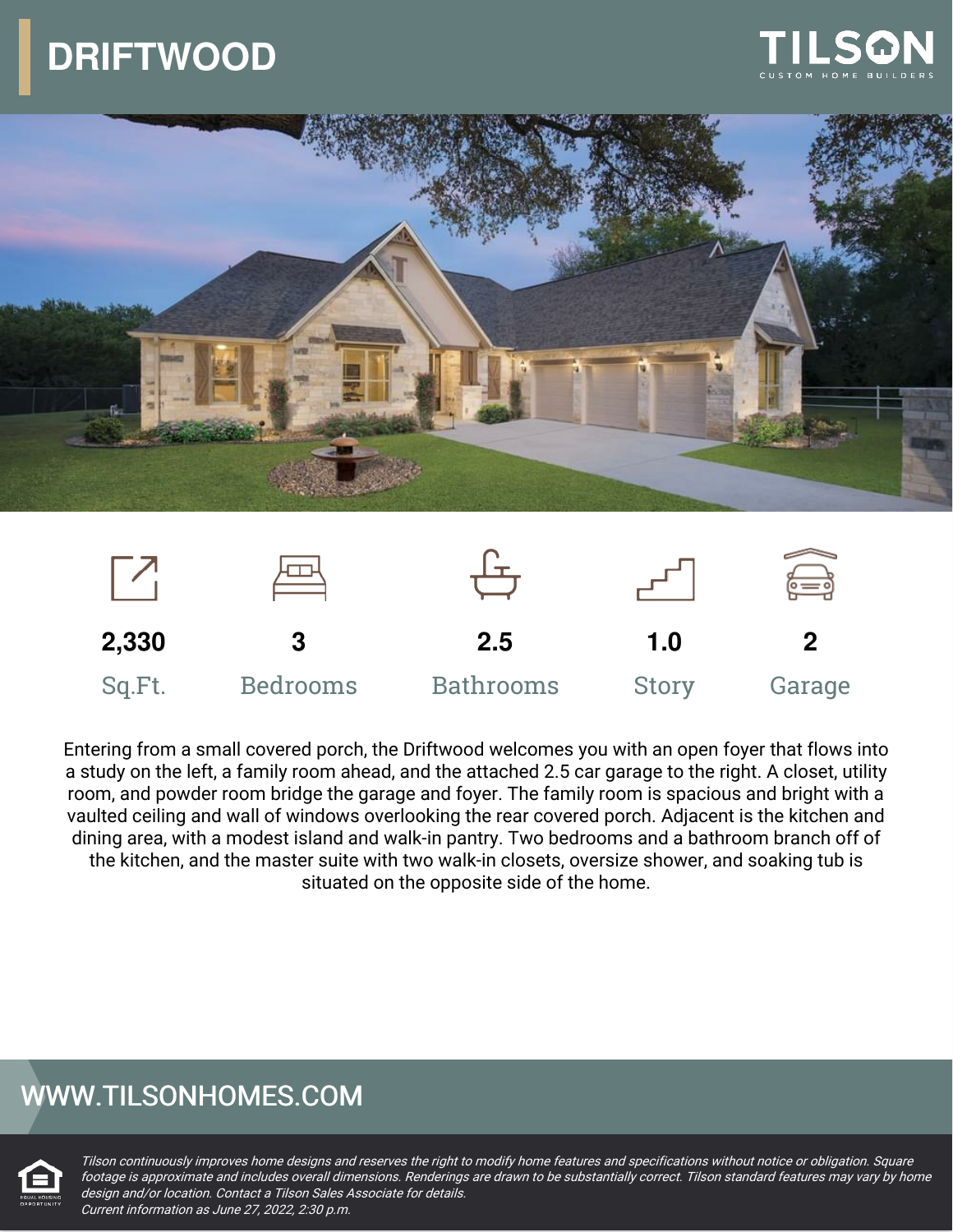



## WWW.TILSONHOMES.COM



Tilson continuously improves home designs and reserves the right to modify home features and specifications without notice or obligation. Square footage is approximate and includes overall dimensions. Renderings are drawn to be substantially correct. Tilson standard features may vary by home design and/or location. Contact <sup>a</sup> Tilson Sales Associate for details. Current information as June 27, 2022, 2:30 p.m.